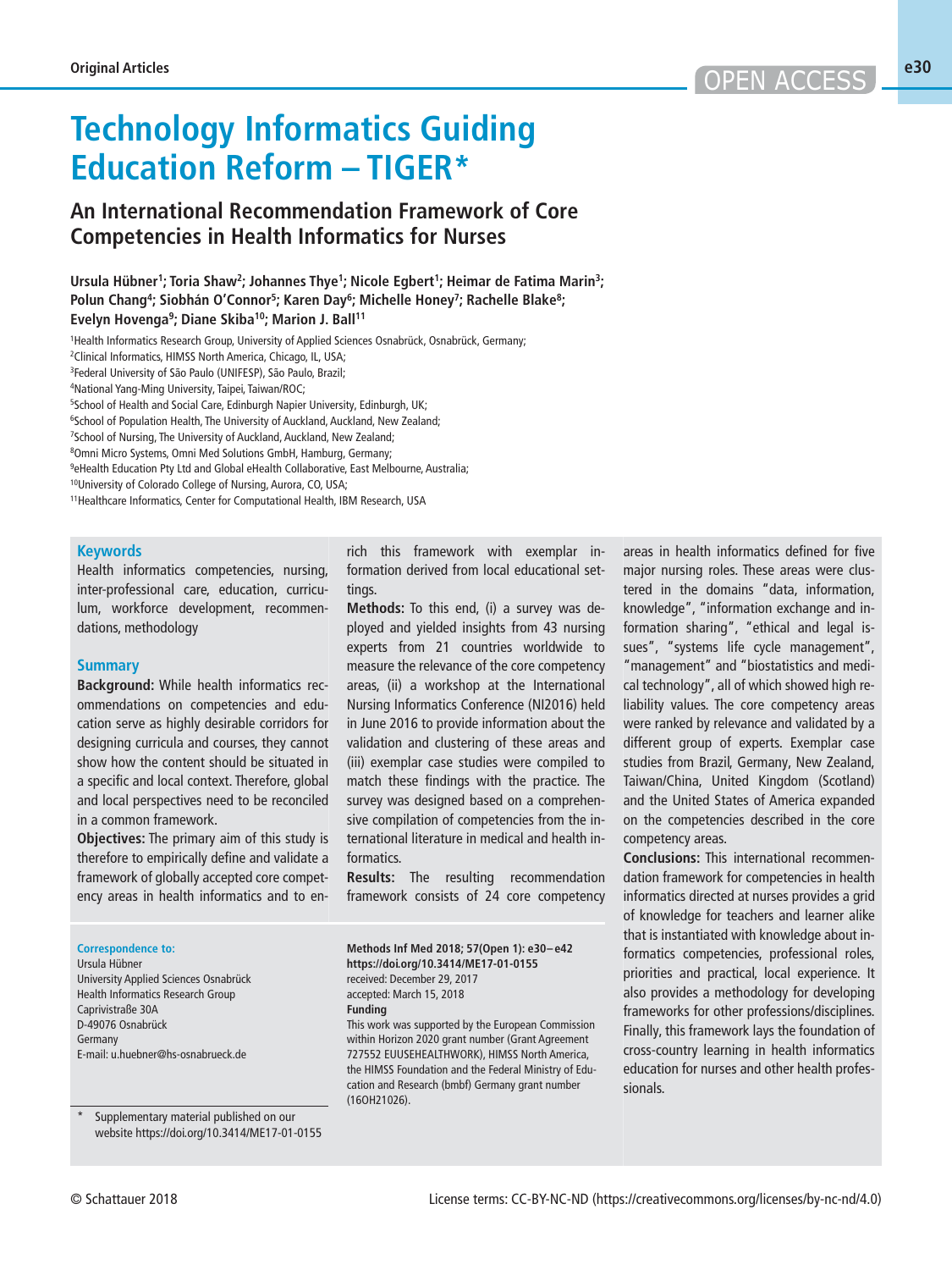## **1.1 Health Informatics versus Nursing Informatics?**

**1. Introduction** mails adeters systems event and the course of the intermediativity and the intermediative intermediative intermediative intermediative intermediative intermediative intermediative intermediative in the i Identifying informatics competencies in nursing has had a long history and pertinent activities have increased over the last 15 years, with peaks between 2006 and 2009, staying at a high level afterwards [1]. This continued interest in education correlates with the advancement of information technologies, their implementation to support healthcare processes and the potential to make a difference in patient outcomes, and the health IT knowledge and skills gap in nursing [2]. Over the years, the focus on competency recommendations has shifted to reflect changing technical and other priorities in healthcare. For example, in 2001, educators distinguished between computer and informatics skills [3] and focused on technologies such as relational databases [4]. Although these recommendations have not become obsolete, the two examples highlight the need for continuously monitoring and updating informatics competencies in order to keep pace with on-going technical developments and their use.

As observed in other clinical informatics sub-specialties, informatics competencies in nursing belong to a cohesive field of its own known as "nursing informatics". However, the notion has grown that there has to be a common foundation with input from a variety of healthcare professions [5]. In this sense, the term "health informatics" comprises informatics for different disciplines and professions and recognizes inter-professionalism as an intrinsic feature of informatics [6]. This view matches activities to reshape healthcare from a silo dominated field to a process and patient oriented service, which requires health information technology (IT) to support inter-professional care across the continuum, based on proper process management and inclusive of quality management [7, 8].

*Informatics*, which focuses on data, information, knowledge, the applications and the users themselves, is to be distinguished from *Information Systems* which focuses on the organizational use of health IT and from *Information Technology*, which primarily addresses systems development and system life cycle management issues [9]. Due to its focus on data, information and knowledge, health informatics needs to balance requirements that are specific to professions or roles and those that are generic and applicable across the spectrum of healthcare professionals. "What health informatics competencies are relevant for a special group of health professionals (e.g. nurses) and for different professional roles?" is thus a valid question and needs to be answered for each group separately.

## **1.2 The Benefit of International Recommendations in Education**

As health IT industry is increasingly working in a global arena, international recommendations in medical and health informatics education [10, 11] have become more desirable. Other trends also speak in favor of a global perspective. While traditional education is always situated in a local context, new modes of teaching and learning for example, such as Massive Open Online Courses (MOOCs) [12], are emerging that fulfill a niche for hundreds of thousands of learners from diverging backgrounds, different settings and countries. Recommendations taking a global perspective therefore match the idea of MOOCs. Research and education form a strong alliance at all levels of the translational process to improve health practice. Research, which is defined by internationally valid standards, strongly depends on the collection, analysis and publication of electronic data, also from nursing [13] and from sites in different countries [14]. Thus, informatics competencies play an essential role in the education of health and nursing researchers in order to work successfully in an international environment.

Furthermore, international recommendations can foster harmonization of education and may increase workforce mobility across countries [15]. In this light, the European Union (EU) and the United States of America (USA), signed a Memorandum of Understanding (MoU) focused on health IT in 2010. The MoU agreed to further develop the workforce's health IT skills to fully utilize the potential of new and emerging technologies. This work took place from 2013–2015 under the direction of the EU-US Workforce Development Workgroup (WDW), which compiled the results of an analysis that mapped competencies in the form of the HITCOMP (Health IT COMPetencies) Tool and Repository [15, 16].

## **1.3 Learning and Teaching: the Competency Based Approach**

Competency based approaches have increasingly gained attention in the context of medical and nursing education over the last decades [17, 18, 19] to overcome the shortcomings of the pure topic related approach. In psychology, competencies are understood as "[…] a roughly specialized system of abilities, proficiencies, or skills that are necessary to reach a specific goal." [20]. Competencies as such embrace a set of behaviors and intent and cover cognitive, social and emotional aspects of performance [21]. Due to the close relationship between "demands, tasks, problems, and goals" [20] and respective competencies, competency based learning is always associated with a specific role, scenario or task domain. For example, there are specific competencies for the nurse leader role [22] or for inter-professional cooperation [23]. In this context, we will refer primarily to cognitive competencies, which encompass the acquisition and understanding of new knowledge through iterative mental processes of sensing, experiencing, thinking and reasoning/interpreting [21]. We will focus particularly on those cognitive competencies that contribute to the successful accomplishment of nursing roles within an organization. In accordance with management theory [24], which refers to entire organizations, we call them "core competencies" of the professional role.

There are various frameworks that breakdown and describe competencies. According to some frameworks, competencies consist of both knowledge and skills [e.g. 25, 26]. These frameworks either refer to different (academic) levels [10, 27] or at a specific level, e.g. graduate programs [25, 28]. Competencies can be graded along Bloom's modified six cognitive process dimension terms (i.e. remember, understand, apply, analyze, evaluate and created) refer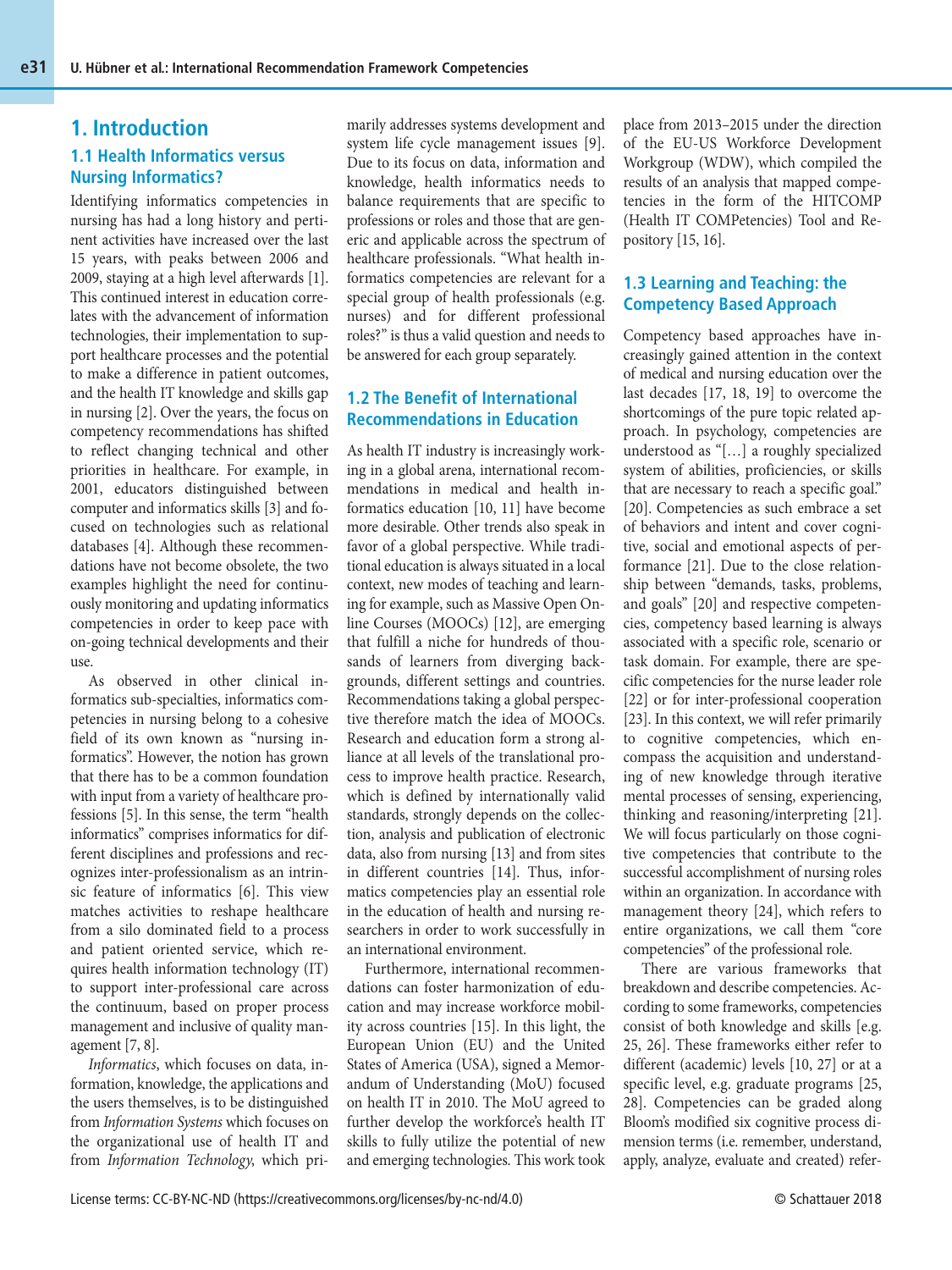ring to "factual knowledge", "conceptual knowledge", "procedural knowledge" and "metacognitive knowledge" [29] or as "prerequisite knowledge and skills", "fundamental knowledge" and "procedural knowledge and skills" [25].

Although health informatics knowledge is global and requires international recommendations, education is typically local and the competencies addressed in the study programs and courses have to be embedded into the environment where they will be used. These two controversial requirements have to be reconciled in order to assist teachers and learners effectively in their efforts. The primary aim of this study is to empirically define and validate a framework of globally accepted core competencies in informatics and to enrich this framework with exemplar information derived from local educational settings. The methodology for developing a framework of this type should be applicable for any kind of target group. Within this study, the framework was developed for nurses with a focus on the professional roles they typically hold. The study was performed within the TIGER (*Technology Informatics Guiding Education Reform*) Initiative that includes an international network of nursing experts and reaches out to the entire community of healthcare professionals.

## **2. Methods 2.1 The TIGER Approach**

In response to the initial formation of the Office of the National Coordinator for Health Information Technology (ONC) in the United States of America in 2004, the TIGER Initiative was officially launched in 2006 when key nursing stakeholders convened to ensure nursing was included in the mandate for health informatics education and application.

TIGER is dedicated to enabling clinicians, particularly nurses, to better exploit the use of informatics tools, their principles and underlying theories to improve patient care [30]. In 2012, the TIGER International Committee was established to widen the reach of TIGER activities in the international scientific community. When TIGER transitioned from a standalone



**Figure 1** Methodological approach.

initiative to the Healthcare Information and Management Systems Society (HIMSS) in 2014, the scope was extended to include other clinical disciplines and to enter into an inter-professional space even beyond clinicians. Today, TIGER seeks to empower educators as change agents and learners to prepare the inter-professional, inter-disciplinary clinical workforce for the digital age [31]. Based on these goals, TIGER initiated the international informatics competency synthesis project, which seeks defining and validating a recommendation framework.

## **2.2 Overview of Methodological Steps**

In order to achieve this aim, a mixed method approach was pursued that combined quantitative and qualitative methods and iteratively validated the core competency areas while enriching the framework.

▶ Figure 1 provides an overview of the three steps used to launch and finalize this project inclusive of the methods applied and the perspective from which the information was captured.

## **2.3 Survey**

In order to identify globally relevant core competency areas to be represented in the framework, a survey was conducted. This survey made use of an existing online questionnaire [32] that had been designed drawing upon international literature, that had been further refined in two workshops and tested in three countries [32]. The questionnaire was comprised of 24 core competencies areas in health informatics, which had been extracted from the international literature [10, 11, 18, 25, 33, 34, 35] and embraced 10 technological items (e.g. eHealth, telematics and telehealth), two legal and ethical items (e.g. data protection, ethics and IT), 11 IT related management items (e.g. project management, change management) and finally, biostatistics/statistics. Five professional roles of nurses were targeted in accordance with the methodology established prior to this study [32]: 1) clinical nursing (e.g. care planning), 2) quality management (e.g. organizational development), 3) coordination of inter-professional care (e.g. case management), 4) nursing management (e.g. ward or hospital management) and 5) IT management in nursing (e.g. introduction of new IT systems). A role-based approach was chosen because role specific training for different groups of health professionals had been identified as a highly desirable action in order to increase the health IT skills of the healthcare workforce [36]. The meaning of these roles was explained by examples (see ▶ Online Appendix A). Survey participants were asked to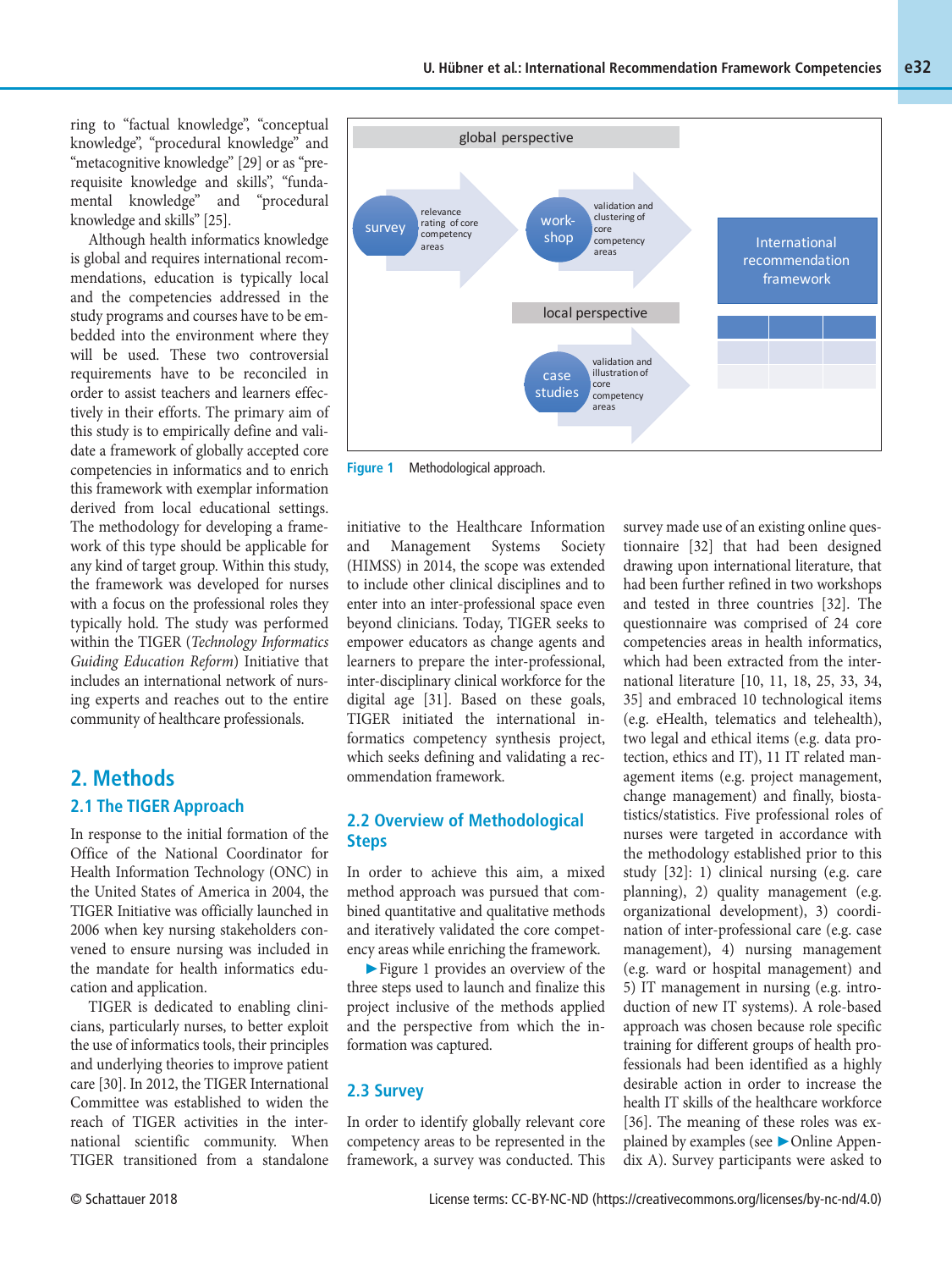ency areas within the five roles on a scale from 0 to 100. In order to help survey participants to get a more detailed understanding of what these core competency areas meant, examples subsumed under these core competency listings were given (▶ Online Appendix A). We did not distinguish between the different cognitive process dimensions "factual knowledge", "conceptual knowledge", "procedural knowledge" and "metacognitive knowledge" or any other gradating categories because this specification would have required assumptions on the (academic) level of the learning and teaching activities. It is important to note that these level differences were out of the scope of this survey. The core competency areas were presented in alphabetical order.

The the relevance of the 20 columnic 28. 2016 (for a core of the relevance on paral 28, 2016 (for a core of the core of the core of the core of the core of the angular of the angular of the angular of the angular states of A personalized link to the questionnaire was sent to 72 people from 24 countries in the Americas (6 countries), Europe (10 countries), Asia (6 countries), and Australia/Pacific (2 countries). Participants were either a member of or associated with the International TIGER Committee. As TIGER comprises primarily experts with an interest in education, the majority (46%) came from universities, 26% came from health IT industry, 14% from hospitals (including university hospitals), 13% from professional associations and 1% did not give any information about their affiliation. All survey participants are regarded as high profile experts in their countries. The survey was open from November 23, 2015 to January 18, 2016. Out of the 72 experts invited, we yielded 43 responders (response rate approximately 60%). They came from 21 countries: Americas (4 countries), Europe (10 countries), Asia (5 countries) and Australia/Pacific (2 countries) and had the following affiliation: 37% from universities, 21% from health IT industry, 35% from hospitals (including university hospitals) and 7% from professional associations.

## **2.4 Workshop**

In order to validate the survey findings within a global expert community, a workshop was held at the 13<sup>th</sup> International Congress on Nursing Informatics (NI2016) in Geneva on June 28, 2016 [37]. The aim was to find out if core competency areas were missing and how to cluster them. Twenty-eight experts from 13 countries on four continents attended the workshop (six of the experts had participated in the survey). Workshop attendees reported the following types of affiliation: 39% universities, 25% hospitals (including university hospitals), 18% health IT industry, 11% professional associations and 7% gave no information. Following an introduction to the aims and visions of the TIGER Initiative, the results of the international survey on core informatics competency areas were presented and made available to the audience as a handout. The workshop then focused on discussing informatics competency issues with workshop attendees. The discussion was stimulated with the following questions: (1) "What are the top 5 informatics competencies for nurses according to your experience?" and (2) "What is your opinion about the core competency areas just presented?". The discussion was recorded and all contributions were summarized utilizing the inductive categorization method. This work included five persons from the team of authors (UH, TS, MB, HM, PC) who additionally clustered the individual competencies making use of the greater domains also mentioned by the experts at the workshop. These domains were mapped to the 24 core competency areas by the same team members plus one other author (OS). Cronbach's alpha was computed to test the internal consistency of these domains across the five nursing roles. An alpha value of 0.70 and above was interpreted as "satisfactory" in accordance with the literature [38].

## **2.5 Case Studies**

Local exemplar case studies, which were compiled for this study, should illustrate the use of the core competency areas selected to represent leading institutions of education in the field of nursing and health informatics. One case study per country was chosen covering Brazil (BR), Germany (GER), New Zealand (NZ), Taiwan/China (TW-CHN), the United Kingdom (UK) and the United States of America (USA). These countries were selected to mirror a

variety of different (professional) cultures. While conducting this study, no case study from an African country was available to be included into this project. These case studies should provide background information on educational institutions, varying types of students, the academic level, teaching strategy and the educational format. They also should describe if and in which way informatics core competency areas were addressed by these courses and programs. Thus, they were meant to serve as exemplars of teaching and learning individual competencies included in the core competency areas and potentially beyond.

## **2.6 Ethical Considerations**

The methodology of this study was presented to the Ethical Committee for Research at Hochschule Osnabrück Germany, which decided that there was not need to submit a full proposal to the Committee.

## **3. Results 3.1 Overview**

The three-step methodology resulted in a recommendation framework that consists of globally accepted core competency areas:

- 1. sorted by relevance within five different professional roles in nursing based on the empirical findings of the survey,
- 2. clustered by coherent overarching domains identified in the workshop and verified by a reliability analysis and
- 3. illustrated and validated by educational programs and courses in various countries by case studies.

The framework provides recommendations for high priority core competency areas to be addressed when developing curricula for the five professional roles in nursing. It also gives advice regarding the cohesion of core competency areas. Finally, it allows insight into how these areas are broken down into individual competencies in different local settings and for different purposes. This approach resulted in very concrete recommendations but also demonstrates the feasibility of the methodological approach. Each study step is described in-depth in the following sections.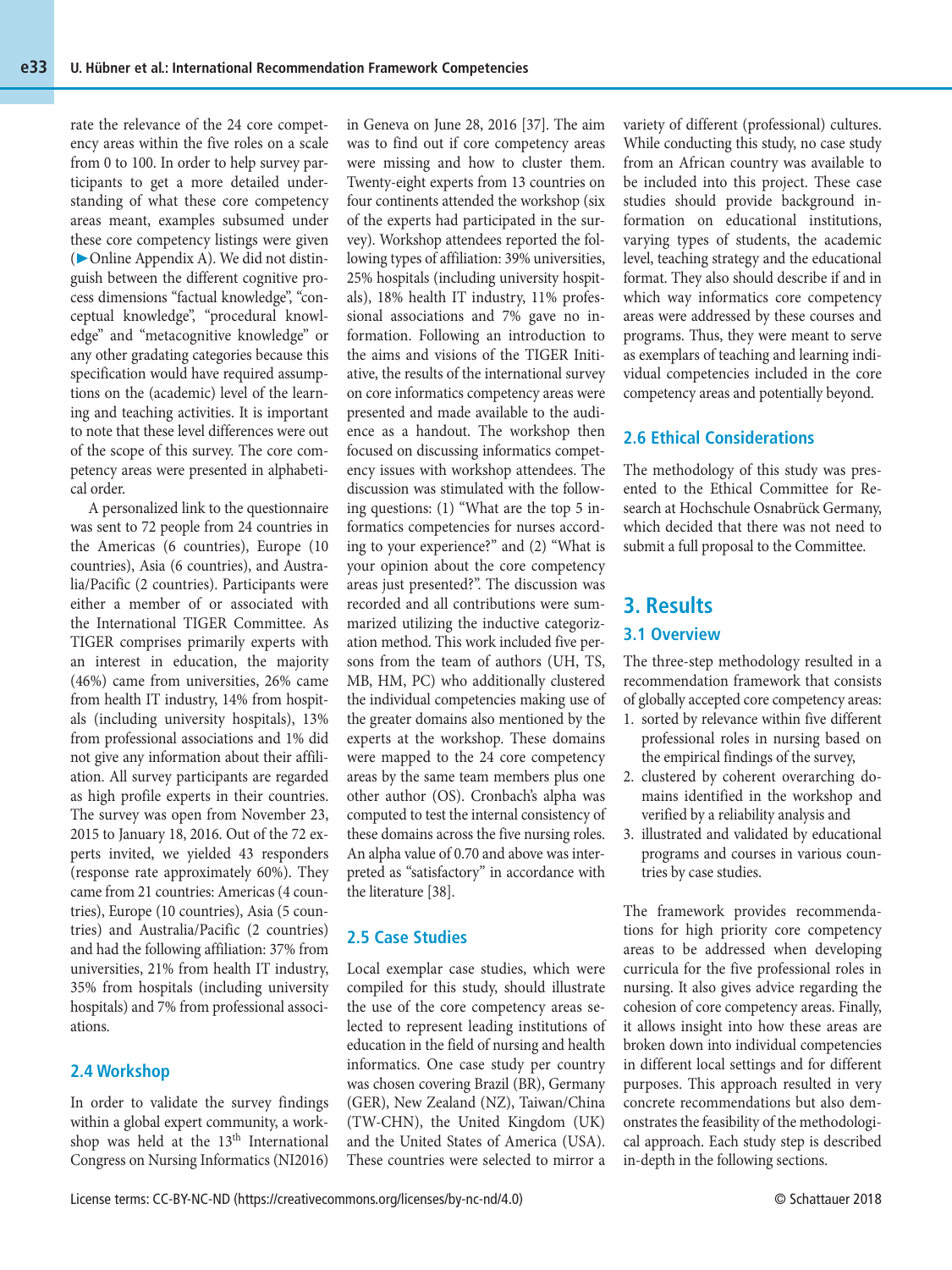**Table 1** Top 10 core competency areas in the five roles and related mean relevance (REL) (0…100).

| Core competency area<br>$REL \pm SD$ , n = 41<br>1<br>$94.4 \pm 16.7$<br><b>Nursing documentation</b><br>(including terminologies)<br>$\overline{2}$<br>Information and knowledge management<br>$82.2 \pm 23.5$<br>Principles of nursing informatics<br>3<br>$80.5 \pm 23.1$<br>4<br>Data protection and security<br>$80.0 \pm 23.2$<br><b>Ethics and IT</b><br>5<br>$79.5 \pm 21.6$<br>Information and communication systems<br>6<br>$75.1 \pm 24.4$<br>(including interoperability)<br>7<br>Quality management<br>$72.0 \pm 22.3$<br>Decision support by IT<br>$70.2 \pm 28.5$<br>8<br>eHealth, telematics and telehealth<br>$69.5 \pm 25.0$<br>9<br>(including interoperability)<br>Assistive technology for ageing people<br>10<br>$69.0 \pm 25.5$<br><b>Quality Management</b><br>Core competency area<br>$REL \pm SD$ , n = 41<br>1<br>$96.1 + 13.2$<br><b>Quality management</b><br>$\overline{2}$<br>Process management<br>$86.8 \pm 17.4$<br>Nursing documentation<br>3<br>$84.4 \pm 22.5$<br>(including terminologies)<br>Information and knowledge management<br>4<br>$83.2 \pm 20.3$<br>5<br>Information and communication systems<br>$82.0 \pm 21.0$<br>(including interoperability)<br>Principles of nursing informatics<br>6<br>$80.2 \pm 22.0$<br>Data protection and security<br>$79.5 \pm 23.3$<br>7<br>Project management<br>$78.5 \pm 21.0$<br>8<br>Principles of management<br>9<br>$78.5 \pm 20.8$<br>10<br>Change management and stakeholder man-<br>$77.6 + 25.5$<br>agement<br><b>Coordination of Inter-professional Care</b><br>Core competency area<br>$REL \pm SD$ , n = 41<br>1<br>Data protection and security<br>$85.9 \pm 20.2$<br>$\overline{2}$<br>Information and knowledge management<br>$85.4 \pm 20.1$<br>3<br>Nursing documentation<br>$83.4 \pm 21.4$<br>(including terminologies)<br>4<br>Process management<br>$83.2 \pm 20.8$ | <b>Clinical Nursing (Direct Patient Care)</b> |  |  |  |  |  |  |  |  |  |  |  |
|--------------------------------------------------------------------------------------------------------------------------------------------------------------------------------------------------------------------------------------------------------------------------------------------------------------------------------------------------------------------------------------------------------------------------------------------------------------------------------------------------------------------------------------------------------------------------------------------------------------------------------------------------------------------------------------------------------------------------------------------------------------------------------------------------------------------------------------------------------------------------------------------------------------------------------------------------------------------------------------------------------------------------------------------------------------------------------------------------------------------------------------------------------------------------------------------------------------------------------------------------------------------------------------------------------------------------------------------------------------------------------------------------------------------------------------------------------------------------------------------------------------------------------------------------------------------------------------------------------------------------------------------------------------------------------------------------------------------------------------------------------------------------------------------------------------------------------------------------------------------------|-----------------------------------------------|--|--|--|--|--|--|--|--|--|--|--|
|                                                                                                                                                                                                                                                                                                                                                                                                                                                                                                                                                                                                                                                                                                                                                                                                                                                                                                                                                                                                                                                                                                                                                                                                                                                                                                                                                                                                                                                                                                                                                                                                                                                                                                                                                                                                                                                                          |                                               |  |  |  |  |  |  |  |  |  |  |  |
|                                                                                                                                                                                                                                                                                                                                                                                                                                                                                                                                                                                                                                                                                                                                                                                                                                                                                                                                                                                                                                                                                                                                                                                                                                                                                                                                                                                                                                                                                                                                                                                                                                                                                                                                                                                                                                                                          |                                               |  |  |  |  |  |  |  |  |  |  |  |
|                                                                                                                                                                                                                                                                                                                                                                                                                                                                                                                                                                                                                                                                                                                                                                                                                                                                                                                                                                                                                                                                                                                                                                                                                                                                                                                                                                                                                                                                                                                                                                                                                                                                                                                                                                                                                                                                          |                                               |  |  |  |  |  |  |  |  |  |  |  |
|                                                                                                                                                                                                                                                                                                                                                                                                                                                                                                                                                                                                                                                                                                                                                                                                                                                                                                                                                                                                                                                                                                                                                                                                                                                                                                                                                                                                                                                                                                                                                                                                                                                                                                                                                                                                                                                                          |                                               |  |  |  |  |  |  |  |  |  |  |  |
|                                                                                                                                                                                                                                                                                                                                                                                                                                                                                                                                                                                                                                                                                                                                                                                                                                                                                                                                                                                                                                                                                                                                                                                                                                                                                                                                                                                                                                                                                                                                                                                                                                                                                                                                                                                                                                                                          |                                               |  |  |  |  |  |  |  |  |  |  |  |
|                                                                                                                                                                                                                                                                                                                                                                                                                                                                                                                                                                                                                                                                                                                                                                                                                                                                                                                                                                                                                                                                                                                                                                                                                                                                                                                                                                                                                                                                                                                                                                                                                                                                                                                                                                                                                                                                          |                                               |  |  |  |  |  |  |  |  |  |  |  |
|                                                                                                                                                                                                                                                                                                                                                                                                                                                                                                                                                                                                                                                                                                                                                                                                                                                                                                                                                                                                                                                                                                                                                                                                                                                                                                                                                                                                                                                                                                                                                                                                                                                                                                                                                                                                                                                                          |                                               |  |  |  |  |  |  |  |  |  |  |  |
|                                                                                                                                                                                                                                                                                                                                                                                                                                                                                                                                                                                                                                                                                                                                                                                                                                                                                                                                                                                                                                                                                                                                                                                                                                                                                                                                                                                                                                                                                                                                                                                                                                                                                                                                                                                                                                                                          |                                               |  |  |  |  |  |  |  |  |  |  |  |
|                                                                                                                                                                                                                                                                                                                                                                                                                                                                                                                                                                                                                                                                                                                                                                                                                                                                                                                                                                                                                                                                                                                                                                                                                                                                                                                                                                                                                                                                                                                                                                                                                                                                                                                                                                                                                                                                          |                                               |  |  |  |  |  |  |  |  |  |  |  |
|                                                                                                                                                                                                                                                                                                                                                                                                                                                                                                                                                                                                                                                                                                                                                                                                                                                                                                                                                                                                                                                                                                                                                                                                                                                                                                                                                                                                                                                                                                                                                                                                                                                                                                                                                                                                                                                                          |                                               |  |  |  |  |  |  |  |  |  |  |  |
|                                                                                                                                                                                                                                                                                                                                                                                                                                                                                                                                                                                                                                                                                                                                                                                                                                                                                                                                                                                                                                                                                                                                                                                                                                                                                                                                                                                                                                                                                                                                                                                                                                                                                                                                                                                                                                                                          |                                               |  |  |  |  |  |  |  |  |  |  |  |
|                                                                                                                                                                                                                                                                                                                                                                                                                                                                                                                                                                                                                                                                                                                                                                                                                                                                                                                                                                                                                                                                                                                                                                                                                                                                                                                                                                                                                                                                                                                                                                                                                                                                                                                                                                                                                                                                          |                                               |  |  |  |  |  |  |  |  |  |  |  |
|                                                                                                                                                                                                                                                                                                                                                                                                                                                                                                                                                                                                                                                                                                                                                                                                                                                                                                                                                                                                                                                                                                                                                                                                                                                                                                                                                                                                                                                                                                                                                                                                                                                                                                                                                                                                                                                                          |                                               |  |  |  |  |  |  |  |  |  |  |  |
|                                                                                                                                                                                                                                                                                                                                                                                                                                                                                                                                                                                                                                                                                                                                                                                                                                                                                                                                                                                                                                                                                                                                                                                                                                                                                                                                                                                                                                                                                                                                                                                                                                                                                                                                                                                                                                                                          |                                               |  |  |  |  |  |  |  |  |  |  |  |
|                                                                                                                                                                                                                                                                                                                                                                                                                                                                                                                                                                                                                                                                                                                                                                                                                                                                                                                                                                                                                                                                                                                                                                                                                                                                                                                                                                                                                                                                                                                                                                                                                                                                                                                                                                                                                                                                          |                                               |  |  |  |  |  |  |  |  |  |  |  |
|                                                                                                                                                                                                                                                                                                                                                                                                                                                                                                                                                                                                                                                                                                                                                                                                                                                                                                                                                                                                                                                                                                                                                                                                                                                                                                                                                                                                                                                                                                                                                                                                                                                                                                                                                                                                                                                                          |                                               |  |  |  |  |  |  |  |  |  |  |  |
|                                                                                                                                                                                                                                                                                                                                                                                                                                                                                                                                                                                                                                                                                                                                                                                                                                                                                                                                                                                                                                                                                                                                                                                                                                                                                                                                                                                                                                                                                                                                                                                                                                                                                                                                                                                                                                                                          |                                               |  |  |  |  |  |  |  |  |  |  |  |
|                                                                                                                                                                                                                                                                                                                                                                                                                                                                                                                                                                                                                                                                                                                                                                                                                                                                                                                                                                                                                                                                                                                                                                                                                                                                                                                                                                                                                                                                                                                                                                                                                                                                                                                                                                                                                                                                          |                                               |  |  |  |  |  |  |  |  |  |  |  |
|                                                                                                                                                                                                                                                                                                                                                                                                                                                                                                                                                                                                                                                                                                                                                                                                                                                                                                                                                                                                                                                                                                                                                                                                                                                                                                                                                                                                                                                                                                                                                                                                                                                                                                                                                                                                                                                                          |                                               |  |  |  |  |  |  |  |  |  |  |  |
|                                                                                                                                                                                                                                                                                                                                                                                                                                                                                                                                                                                                                                                                                                                                                                                                                                                                                                                                                                                                                                                                                                                                                                                                                                                                                                                                                                                                                                                                                                                                                                                                                                                                                                                                                                                                                                                                          |                                               |  |  |  |  |  |  |  |  |  |  |  |
|                                                                                                                                                                                                                                                                                                                                                                                                                                                                                                                                                                                                                                                                                                                                                                                                                                                                                                                                                                                                                                                                                                                                                                                                                                                                                                                                                                                                                                                                                                                                                                                                                                                                                                                                                                                                                                                                          |                                               |  |  |  |  |  |  |  |  |  |  |  |
|                                                                                                                                                                                                                                                                                                                                                                                                                                                                                                                                                                                                                                                                                                                                                                                                                                                                                                                                                                                                                                                                                                                                                                                                                                                                                                                                                                                                                                                                                                                                                                                                                                                                                                                                                                                                                                                                          |                                               |  |  |  |  |  |  |  |  |  |  |  |
|                                                                                                                                                                                                                                                                                                                                                                                                                                                                                                                                                                                                                                                                                                                                                                                                                                                                                                                                                                                                                                                                                                                                                                                                                                                                                                                                                                                                                                                                                                                                                                                                                                                                                                                                                                                                                                                                          |                                               |  |  |  |  |  |  |  |  |  |  |  |
|                                                                                                                                                                                                                                                                                                                                                                                                                                                                                                                                                                                                                                                                                                                                                                                                                                                                                                                                                                                                                                                                                                                                                                                                                                                                                                                                                                                                                                                                                                                                                                                                                                                                                                                                                                                                                                                                          |                                               |  |  |  |  |  |  |  |  |  |  |  |
|                                                                                                                                                                                                                                                                                                                                                                                                                                                                                                                                                                                                                                                                                                                                                                                                                                                                                                                                                                                                                                                                                                                                                                                                                                                                                                                                                                                                                                                                                                                                                                                                                                                                                                                                                                                                                                                                          |                                               |  |  |  |  |  |  |  |  |  |  |  |
|                                                                                                                                                                                                                                                                                                                                                                                                                                                                                                                                                                                                                                                                                                                                                                                                                                                                                                                                                                                                                                                                                                                                                                                                                                                                                                                                                                                                                                                                                                                                                                                                                                                                                                                                                                                                                                                                          |                                               |  |  |  |  |  |  |  |  |  |  |  |
|                                                                                                                                                                                                                                                                                                                                                                                                                                                                                                                                                                                                                                                                                                                                                                                                                                                                                                                                                                                                                                                                                                                                                                                                                                                                                                                                                                                                                                                                                                                                                                                                                                                                                                                                                                                                                                                                          |                                               |  |  |  |  |  |  |  |  |  |  |  |
|                                                                                                                                                                                                                                                                                                                                                                                                                                                                                                                                                                                                                                                                                                                                                                                                                                                                                                                                                                                                                                                                                                                                                                                                                                                                                                                                                                                                                                                                                                                                                                                                                                                                                                                                                                                                                                                                          |                                               |  |  |  |  |  |  |  |  |  |  |  |
|                                                                                                                                                                                                                                                                                                                                                                                                                                                                                                                                                                                                                                                                                                                                                                                                                                                                                                                                                                                                                                                                                                                                                                                                                                                                                                                                                                                                                                                                                                                                                                                                                                                                                                                                                                                                                                                                          |                                               |  |  |  |  |  |  |  |  |  |  |  |

| 5              | Information and communication systems<br>(including interoperability) | $81.5 \pm 23.0$       |  |  |  |  |  |  |  |  |  |  |
|----------------|-----------------------------------------------------------------------|-----------------------|--|--|--|--|--|--|--|--|--|--|
| 6              | <b>Ethics and IT</b>                                                  | $78.8 \pm 23.7$       |  |  |  |  |  |  |  |  |  |  |
| $\overline{7}$ | eHealth, telematics and telehealth<br>(including interoperability)    | $77.6 \pm 22.8$       |  |  |  |  |  |  |  |  |  |  |
| 8              | Quality management                                                    | $77.1 \pm 22.6$       |  |  |  |  |  |  |  |  |  |  |
| 9              | Principles of nursing informatics                                     | $74.6 \pm 23.4$       |  |  |  |  |  |  |  |  |  |  |
| 10             | Principles of management                                              | $74.6 \pm 23.5$       |  |  |  |  |  |  |  |  |  |  |
|                | <b>Nursing Management</b>                                             |                       |  |  |  |  |  |  |  |  |  |  |
|                | Core competency area                                                  | $REL \pm SD$ , n = 43 |  |  |  |  |  |  |  |  |  |  |
| 1              | <b>Nursing documentation</b><br>(including terminologies)             | $92.1 \pm 13.9$       |  |  |  |  |  |  |  |  |  |  |
| $\overline{2}$ | Principles of management                                              | $87.9 \pm 18.6$       |  |  |  |  |  |  |  |  |  |  |
| 3              | Strategic management and leadership                                   | $86.7 \pm 19.9$       |  |  |  |  |  |  |  |  |  |  |
| 4              | <b>Quality management</b>                                             | $85.1 \pm 20.3$       |  |  |  |  |  |  |  |  |  |  |
| 5              | Human resource management                                             | $84.4 \pm 18.8$       |  |  |  |  |  |  |  |  |  |  |
| 6              | Change management and stakeholder man-<br>agement                     | $84.2 \pm 19.8$       |  |  |  |  |  |  |  |  |  |  |
| 7              | Information and knowledge management                                  | $84.0 \pm 22.1$       |  |  |  |  |  |  |  |  |  |  |
| 8              | Principles of nursing informatics                                     | $82.3 \pm 20.1$       |  |  |  |  |  |  |  |  |  |  |
| 9              | Process management                                                    | $81.2 \pm 20.4$       |  |  |  |  |  |  |  |  |  |  |
| 10             | <b>Ethics and IT</b>                                                  | $80.5 \pm 26.0$       |  |  |  |  |  |  |  |  |  |  |
|                | <b>IT Management in Nursing</b>                                       |                       |  |  |  |  |  |  |  |  |  |  |
|                | Core competency area                                                  | $REL \pm SD$ , n = 41 |  |  |  |  |  |  |  |  |  |  |
| 1              | Information and communication systems<br>(including interoperability) | $89.5 \pm 15.3$       |  |  |  |  |  |  |  |  |  |  |
| $\overline{2}$ | Principles of nursing informatics                                     | $89.5 \pm 19.2$       |  |  |  |  |  |  |  |  |  |  |
| 3              | Data protection and security                                          | $89.0 \pm 17.3$       |  |  |  |  |  |  |  |  |  |  |
| 4              | IT risk management                                                    | $86.8 \pm 19.3$       |  |  |  |  |  |  |  |  |  |  |
| 5              | Project management                                                    | $86.8 \pm 17.8$       |  |  |  |  |  |  |  |  |  |  |
| 6              | Process management                                                    | $86.1 \pm 16.2$       |  |  |  |  |  |  |  |  |  |  |
| 7              | Information and knowledge management                                  | $86.1 \pm 22.7$       |  |  |  |  |  |  |  |  |  |  |
| 8              | Decision support by IT                                                | $85.4 \pm 19.8$       |  |  |  |  |  |  |  |  |  |  |
| 9              | Applied computer science/informatics                                  | $83.4 \pm 19.7$       |  |  |  |  |  |  |  |  |  |  |
| 10             | Nursing documentation<br>(including terminologies)                    | $83.4 \pm 22.2$       |  |  |  |  |  |  |  |  |  |  |

## **3.2 Global Relevance of Core Competency Areas for Professional Roles in Nursing**

▶ Table 1 shows the priority list and outlines the core competencies areas per professional role. Each role was characterized by one to three lead core competency areas with (nearly) the same mean percentage of relevance (in italics ▶ Table 1) and by a specific profile of core competency areas. In this sense, the leading core competency area for clinical nursing and nursing management was *nursing documentation*. For

the quality management role, it was *quality management* and for coordination of interprofessional care, it was *data protection and security* and *information management and knowledge management in patient care.* For IT management in nursing, there were three (nearly) equally important core com-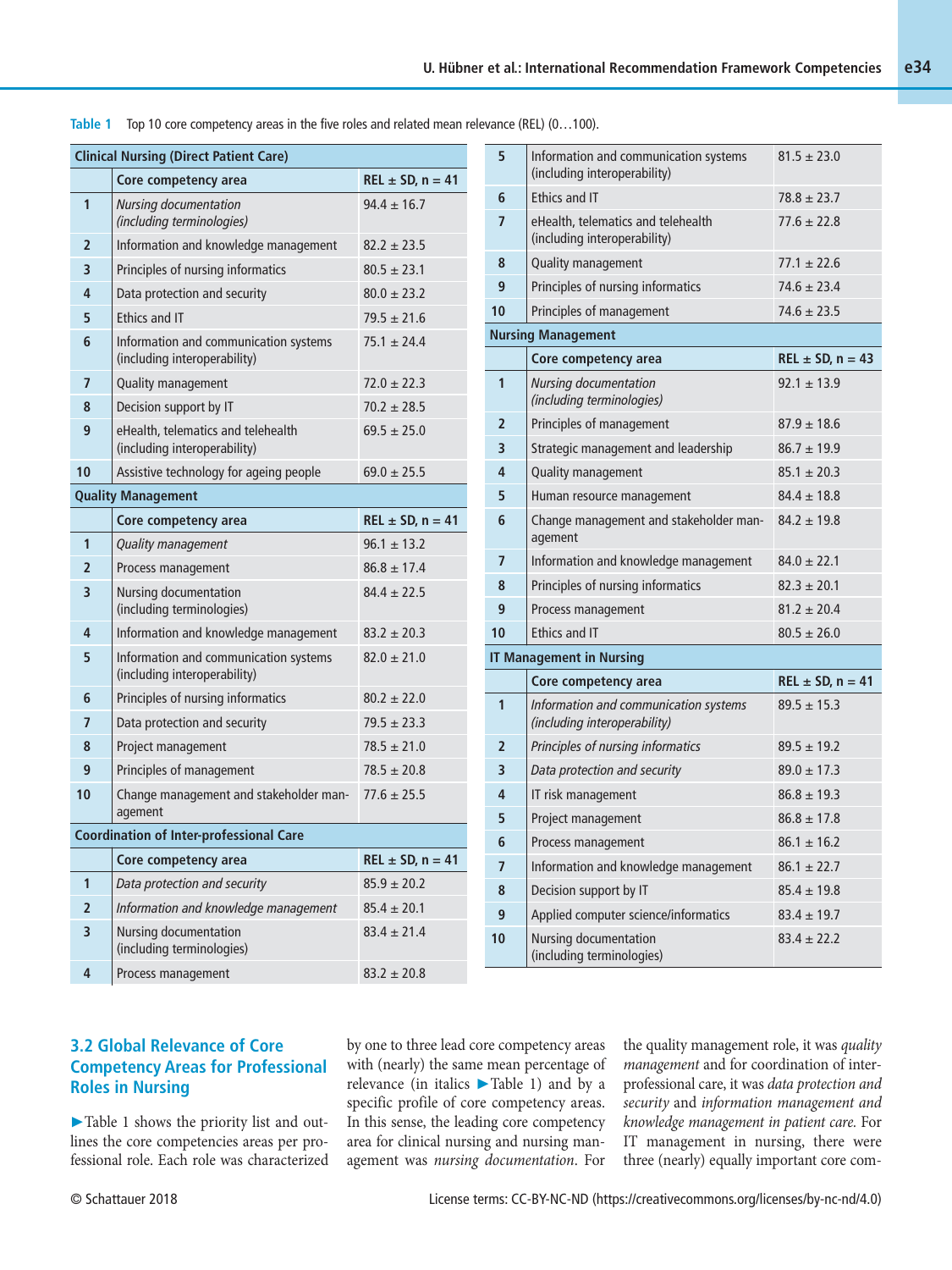petency areas: *information* systems and satisfactory and satisfactory and satisfactory and formation systems for the same serve that procession and so competency areas from the interms and deproduced in the competency are *communication systems*, *principles of nursing informatics* and *data protection and security*. There was a mixture of genuine IT competency areas (e.g. information systems and communication systems), IT related management areas (e.g. strategic management and leadership), and legal and ethical issues. Competencies in the areas of *nursing documentation* and *information management and knowledge management in patient care* could be found among the top 10 in all five roles. The same held true for competencies in the area of *principles of nursing informatics*. *Data protection and security*, *process management* as well as *quality management* were rated as highly relevant in four out of the five roles among the top 10 areas of competencies.

Other core competency areas were rather distinctive, such as *strategic management and leadership*, which appeared among the top 10 only in nursing management, and *assistive technology for ageing people*, which belonged to the top 10 only in clinical nursing.

Besides these more role specific considerations, the survey results also revealed the importance and relevance of many health informatics core competency areas. Mean relevance values of core competency areas ranking at position 10 still ranged between 69.0 and 83.4 across all roles  $\blacktriangleright$  Table 1).

▶ Online Appendix B provides an overview of the ratings for all 24 core competency areas within the five roles.

## **3.3 Validation and Clustering of the Core Competency Areas**

When asked about the highest priority of core competencies, workshop attendees mentioned a variety of different items and competencies including greater core competency areas. These different statements were analyzed with the aim of identifying similarities and differences with regard to the 24 core competency areas (validation) and with the aim of clustering these areas. Based on the consensus of five experts from the team of authors, four domains emerged from these statements. ► Table 2 (left column) shows the domains, the corresponding items and competencies resulting from summarizing the workshop findings and finally the associated core competency areas from the survey (right column). All statements could be matched with core competency areas.

The four domains derived from the expert statements were used as an initial structure to cluster the 24 core competency areas. As there were some areas that could not be assigned to one of the four domains, two more clusters were introduced by the five experts from the team of authors, which then resulted in six final domains. Two core competency areas were assigned to two domains, i.e. assistive technology for ageing people and information and communication systems. ▶ Table 3 shows the clustering and the internal consistency values of these domains computed by Cronbach's alpha.

All Cronbach's alpha values were 0.70 or larger ("satisfactory") [37] with the only exception of ethics and legal issues (EL) for nursing management, which reached a value of 0.67. In summary, the expert statements from the workshop attendees could be mapped to the 24 core competency areas of the survey ( $\blacktriangleright$  Table 2) and provided a consistent structure for clustering the core competency areas ( $\blacktriangleright$  Table 3).

## **3.4 Illustration of Core Competency Areas by Cases Studies and the Final Recommendation Framework**

The selected exemplar case studies covered educational activities for nurses in six countries, including two case studies describing courses at the undergraduate level (BR, UK-SCO), two at the postgraduate level (NZ, USA) and two at the certificate level in continuing education (GER, TW-CHN). There were exemplar case studies that embraced single courses (BR, GER, NZ, TW-CHN, USA) and one that described a sequence of learning units embedded in a nursing program (UK-SCO). Similarly, four of the case studies focused on nurses (BR, GER, TW-CHN, UK-SCO), one primarily on nurses but also on informatics students (USA) and the other was entirely inter-professional (NZ). In all six cases, the courses were or are designed drawing on national recommendations [e.g. 32, 39, 40, 41] or developments (BR, GER, NZ, TW-CHN, UK-SCO, USA. The case studies are described in full length in ▶Online Appendix C. Competencies tied to the core competency area in each exemplar case study are represented as building blocks. These building blocks contain competency descriptions in each area (▶ Figure 2).

▶ Table 4 constitutes the recommendation framework consisting of the core competency areas, their mean relevance values, the associated domains and the case study building blocks referring to the core competency areas. It hereby shows the distribution of competency building blocks from individual exemplar case studies. It mirrors the breadth and depth of the courses described and the competencies associated.

The case studies from Brazil and UK-Scotland were similar with regard to addressing undergraduate students in their role as clinical nurses, i.e. direct patient care. As these were beginner courses, they focused primarily on the informatics essentials of healthcare professionals. They differed with regard to the number of teaching hours. The Brazilian course, which was a single course, included 30 hours, whereas the Scottish course covers a set of learning units that is integrated into pre-registration nurse training. These competencies matched with the ones for clinical nursing in the top 10 priority list (▶ Table 1) closely.

The US course addressed core competency areas for graduate nurses working in different roles. As a self-paced online course, no specific information on its duration was given. It emphasized competencies associated with the selection, use and evaluation of different types of systems and the exploitation of data, information and knowledge for patient care and research. The New Zealand course covered a large range of informatics competencies for various roles, which corresponded with its design as an inter-professional series of four or eight courses towards a certificate or diploma in health informatics respectively (with 150 teaching and learning hours per course). The German continuing education course was highly specialized in nursing management and analytics while being re-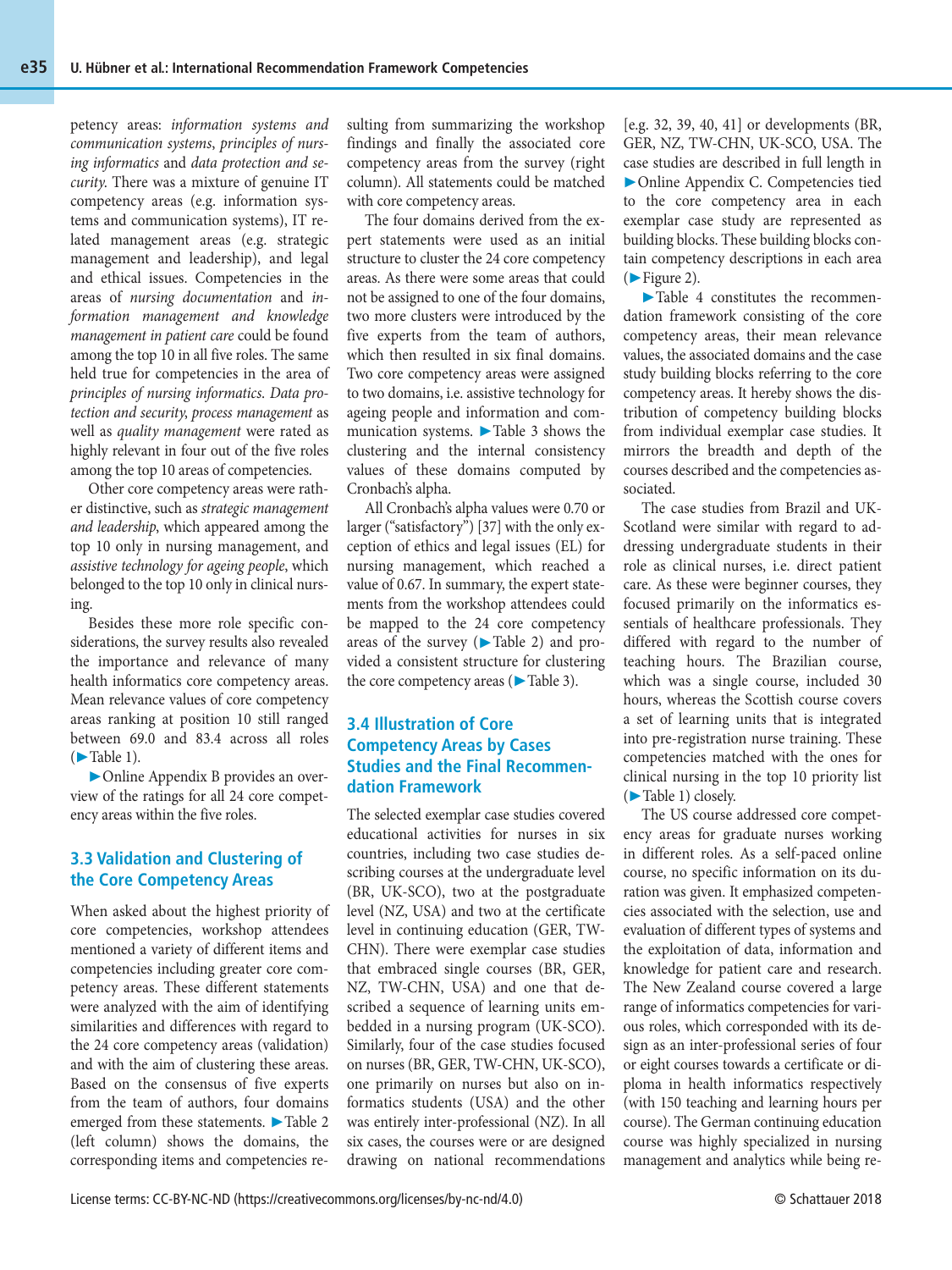| <b>Domains of competency areas</b>                     |                                                                                           | Associated core competency areas (main similarities)                                                                                                                                                           |  |  |  |  |  |
|--------------------------------------------------------|-------------------------------------------------------------------------------------------|----------------------------------------------------------------------------------------------------------------------------------------------------------------------------------------------------------------|--|--|--|--|--|
| Data, information and<br>knowledge<br>(DIK) domain     | 1) know how to use data/information not<br>only how to enter data                         | • Principles of nursing informatics<br>Information management and knowledge management in patient care<br>• Decision support by IT                                                                             |  |  |  |  |  |
|                                                        | 2) perform care planning and use of data                                                  | • Nursing documentation (including terminologies)<br>• Resource planning and logistics<br>• Decision support by IT                                                                                             |  |  |  |  |  |
|                                                        | 3) make use of indicators (information) for<br>decision making                            | Information management and knowledge management in patient care<br>• Decision support by IT                                                                                                                    |  |  |  |  |  |
|                                                        | 4) analyze what data are needed and are<br>useful, link to data/information science       | • Principles of nursing informatics<br>· Information management in research<br>Information management and knowledge management in patient care<br>• Information management in teaching, training and education |  |  |  |  |  |
|                                                        | 5) nurses as knowledge workers: access and<br>use evidence based & structured information | • Information management and knowledge management in patient care                                                                                                                                              |  |  |  |  |  |
|                                                        | 6) use data for research and development                                                  | • Information management in research                                                                                                                                                                           |  |  |  |  |  |
|                                                        | 7) information governance                                                                 | • Information management in research<br>Information management and knowledge management in patient care<br>• Information management in teaching, training and education                                        |  |  |  |  |  |
| <b>Information exchange</b><br>and information sharing | 1) continuity of care                                                                     | • Information and communication systems<br>· eHealth, telematics and telehealth                                                                                                                                |  |  |  |  |  |
| (IEIS) domain                                          | 2) sharing of information with the patient,<br>work in partnership, learn to listen       | · eHealth, telematics and telehealth<br>• Assistive technology for ageing people                                                                                                                               |  |  |  |  |  |
|                                                        | 3) provide information map of caring for the<br>citizens                                  | • Assistive technology for ageing people                                                                                                                                                                       |  |  |  |  |  |
|                                                        | 4) health information exchange                                                            | • Information and communication systems<br>· eHealth, telematics and telehealth                                                                                                                                |  |  |  |  |  |
|                                                        | 5) interoperability                                                                       | • Information and communication systems                                                                                                                                                                        |  |  |  |  |  |
| <b>Ethics and legal issues</b>                         | 1) ethics                                                                                 | • Ethics and IT                                                                                                                                                                                                |  |  |  |  |  |
| (EL) domain                                            | 2) security and privacy                                                                   | • Data protection and security                                                                                                                                                                                 |  |  |  |  |  |
|                                                        | 3) use of social media and ethical use of data                                            | • Ethics and IT, data protection and security                                                                                                                                                                  |  |  |  |  |  |
| Systems life cycle                                     | 1) address requirements                                                                   | • Applied computer science/informatics                                                                                                                                                                         |  |  |  |  |  |
| management<br>(SLCM) domain                            | 2) communicate with engineers                                                             | • Project management                                                                                                                                                                                           |  |  |  |  |  |
|                                                        | 3) design thinking                                                                        | • Information and communication systems<br>• Applied computer science/informatics<br>• Project management<br>• IT risk management                                                                              |  |  |  |  |  |
|                                                        | 4) process design                                                                         | • Process management                                                                                                                                                                                           |  |  |  |  |  |

**Table 2** Four domains of competency areas mentioned by the workshop attendees (left) and corresponding core competency areas from the survey (right).

stricted in its duration (30 hours). It embraced all core competency areas of the top 10 priority list (▶ Table 1) for the role of nursing management and included statistics. It also assumed that certain competencies were already available. The Taiwan-China course was an example how developments in one country (Taiwan) were transferred to another country (China). It spanned a large range of core competency

areas that were manifested in a 7-day hands-on workshop focused on learning advanced spreadsheet management and programming.

These exemplar case studies also revealed areas only partly covered by the 24 core competency areas. The case study from the USA emphasized competencies that aim to enable health professionals to teach patient/citizen digital health literacy. This approach is closely associated with consumer health informatics. Furthermore, the Scottish case study considered health service literacy, which encompasses knowledge about the national healthcare system, its professionals, roles and processes, as informatics is embedded within this wider context which is critical to understand.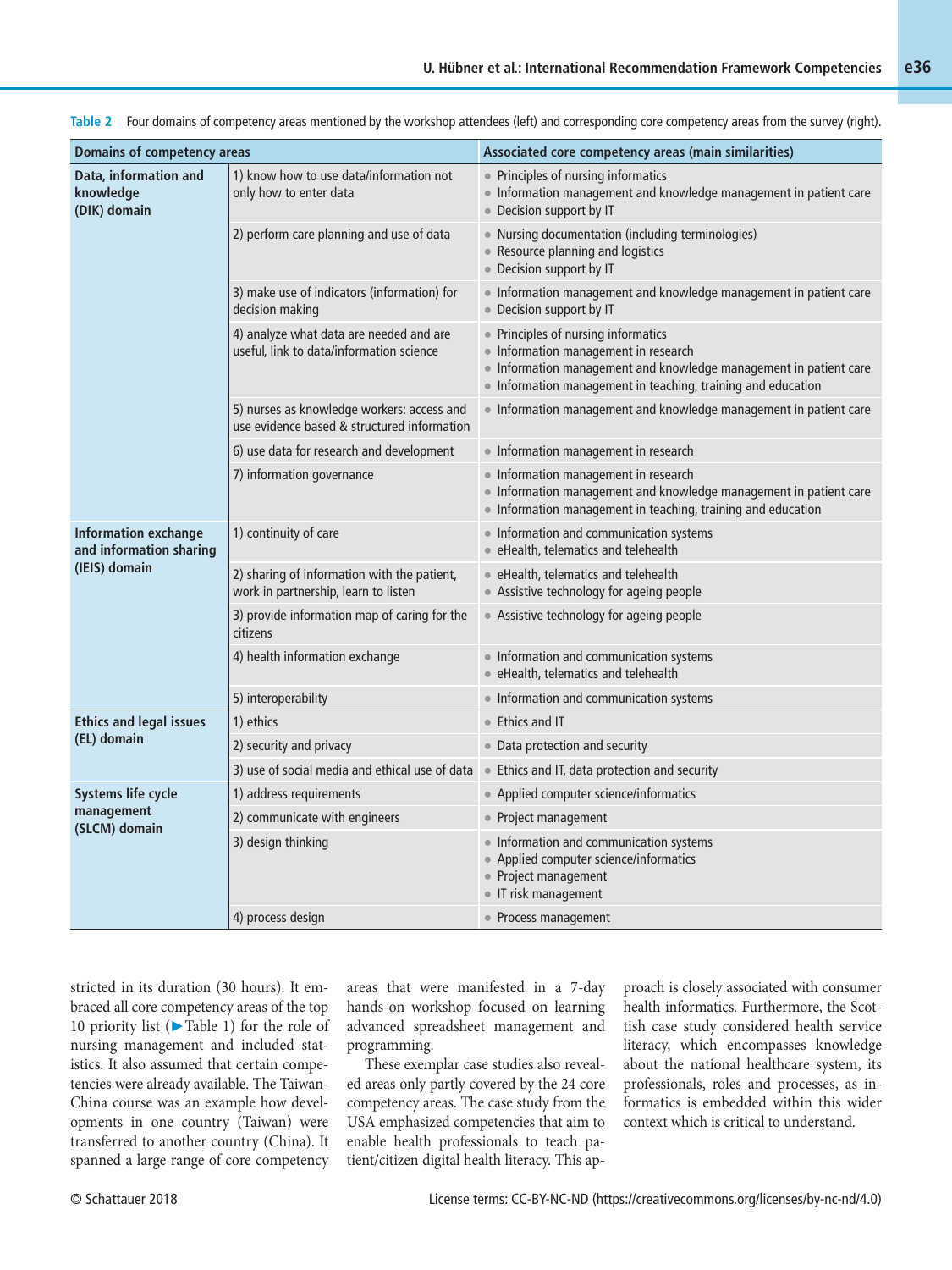**Domains Data, information and knowledge (DIK) •** Principles of nursing informatics **•** Information and knowledge management in patient care **•** Nursing documentation (including terminologies) **•** Decision support by IT **•** Information management in research **•** Information management in teaching, training and education **•** Resource planning and logistics **Information exchange and information sharing (IEIS) •** eHealth, telematics and telehealth **•** Assistive technology for ageing people **•** Information and communication systems **Ethics and legal issues (EL) •** Data protection and security **•** Ethics and IT **Systems life cycle management (SLCM) •** Information and communication systems **•** Applied computer science/informatics **•** Process management **•** Project management **•** IT risk management **Management in informatics (MAN) •** Principles of management **•** Strategic management and leadership **•** Quality management **•** Change management and stakeholder management **•** Financial management **•** Human resource management **Biostatistics and medical technology (STAT&TECH) •** Assistive technology for ageing people **•** Biomedical imaging and signal processing **•** Biostatistics/statistics **Clinical nursing (n = 41)** 0.87 0.78 0.87 0.84 0.94 0.77 **Quality management**  $(n = 41)$ 0.89 0.79 0.85 0.78 0.87 0.81 **Coordination of inter-professional care (n = 43)**  $(n = 41)$ 0.90 0.76 0.84 0.91 0.96 0.77 **Nursing management** 0.88 0.87 0.67 0.84 0.90 0.90 **IT management in nursing (n = 41)** 0.87 0.76 0.76 0.91 0.93 0.87

**Table 3** Cronbach's alpha for the six final domains in each professional role with the related core competency areas within the domains.

### **4.1 Recommendation Framework**

**4. Discussion** formation exchange and information and the summarized the propose a framework onsisting of ency area that focuses on mate that corresponse a framework consisting of ency area that focuses on mate and forema We propose a framework consisting of 24 core competency areas in health informatics and five major roles of nurses. The core competency areas were ranked by international experts in a survey, validated by a different group of experts in an international workshop and clustered into six domains. Four domains are equivalent to the domains derived from the workshop expert discussion, i.e. data, information, knowledge; ethical and legal issues; in-

formation exchange and information sharing and system life cycle management. The fifth domain summarizes the core competency area that focuses on management activities in the context of informatics. Finally, the sixth domain subsumes *biomedical imaging, assistive technology for ageing people* and *signal processing* and *biostatistics/statistics.* Nearly all domains have at least "satisfactory" or better values for internal consistency across all roles and can be therefore regarded as reliable. The constituents of these domains, the core competency areas, had been extracted from a

comprehensive analysis of the international literature and had been validated in two workshops [32] prior to this study. In this study, the core competency areas were again validated in a workshop and also via the cases studies. From this multi-layered process, it can be concluded that these areas are valid.

The cells of the matrix framework contain the relevance ratings of international experts. From a global perspective, we recommend areas of core competencies with high relevance ratings in their respective role (▶ Table 1), the globally accepted *core*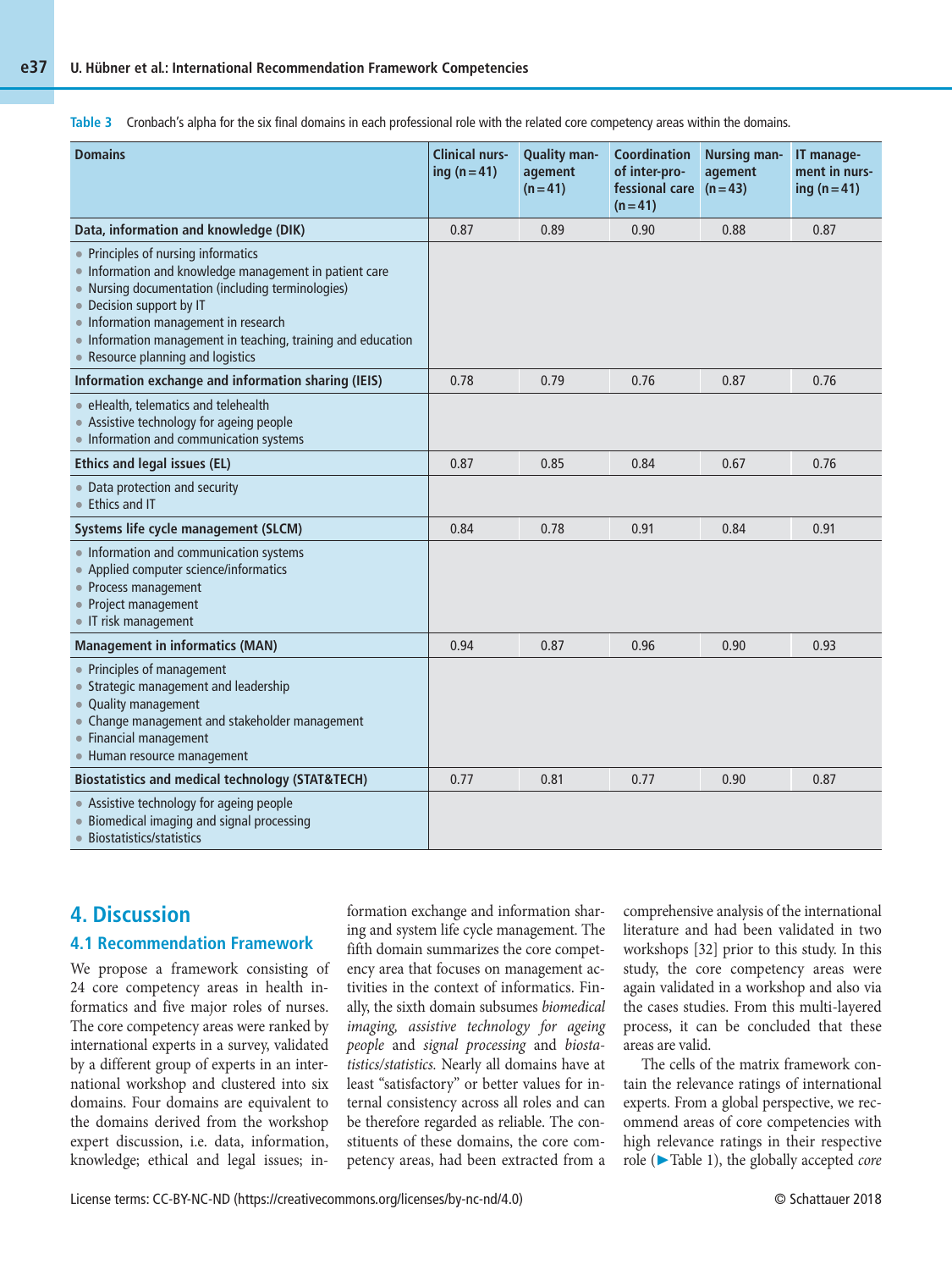

*competency areas* in health *informatics for* nurses. The interpretation of what is a "high" or a "low" relevance is not given by this framework intentionally to leave the meaning of these values open to the user. The resulting globally accepted areas are meant to function as a compass to show the direction towards areas of high relevance and/or towards domains of high internal consistency. They should help learners and teachers find their route through the large realm of information technology and its application in healthcare. These recommendations are complementary to the TIGER recommendations [35] focused on basic IT skills.

From a specific perspective, we recommend learning from the examples provided within the different exemplar case studies. They are detailed enough with regard to (academic) levels, cognitive process dimensions and competencies at the layer of cognitive activities [29]. They are also situated in a specific context defined by the national healthcare system, the educational system of nurses and other clinicians, status of health IT adoption and culture. The case studies, which refer to the core competency areas, demonstrate how these competencies are combined to form an entire curriculum or program. We recommend that readers construct their personalized set of objectives for learning and teaching from the core competency areas and case studies. The framework is instantiated by the case studies, which indicate the core competencies that are primarily addressed.

The exemplar case studies illustrate the need for diversity in learning and teaching. This may lead to the inclusion of some competencies outside the globally accepted informatics core competency areas*,* e.g. statistics in the German case study. Due to the fact that the globally accepted areas consist of many core competencies*,* which cannot be considered in one single course, a selection has to be made that reflects local or cultural differences. Also, the teaching

and learning styles may differ. The Taiwan-Chinese course allows the nurses to dive deeply into technology; the USA course incorporates a clinical case, which acts as a red thread to exemplify the use of informatics; the Scottish program accompanies the baccalaureate nursing program in the sense of a spiral learning approach; the New Zealand course pursues a fully fledged inter-professional approach; and finally, the Brazilian course is strongly tied to the establishment of nursing education as such.

The mixed methods approach combined a survey with case studies to warrant the integration of different perspectives to build the recommendation framework.

## **4.2 Limitations and Strengths**

We did not include the roles of nursing teachers and scientists because both roles are very much dominated by the roles they refer to when teaching nurses and clini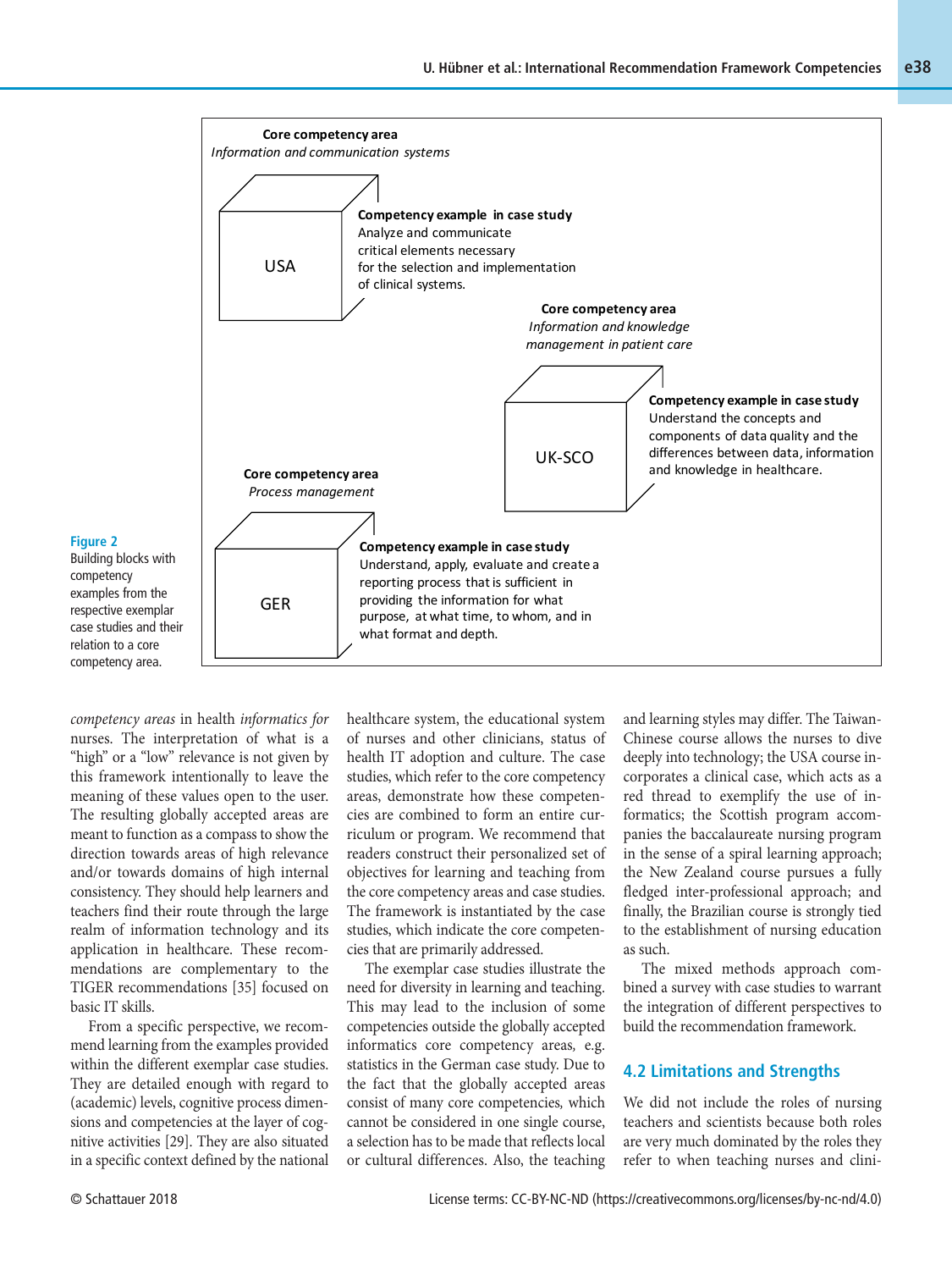Table 4 Recommendation framework of health informatics for nurses. Legend: DIK = data, information, knowledge; EL = ethical and legal issues; IEIS = information exchange and information sharing; SLCM = system life cycle management; MAN = management in informatics; STAT&TECH = biostatistics and medical technology;  $REL =$  mean relevance from  $0 \ldots 100$ .

| <b>Roles</b>                                                        |                    | <b>Clinical nursing</b><br>(direct patient<br>care) |                                                                       | <b>Quality manage-</b><br>ment |                                              | <b>Coordination of</b><br>inter-professional<br>care |                                       | <b>Nursing manage-</b><br>ment |                                                | IT management<br>in nursing |                                              |
|---------------------------------------------------------------------|--------------------|-----------------------------------------------------|-----------------------------------------------------------------------|--------------------------------|----------------------------------------------|------------------------------------------------------|---------------------------------------|--------------------------------|------------------------------------------------|-----------------------------|----------------------------------------------|
| Core competency area                                                | <b>Domains</b>     | <b>REL</b><br>$n = 41$                              | <b>Covered</b><br>by case<br>studies<br>from                          | <b>REL</b><br>$n = 41$         | <b>Covered</b><br>by case<br>studies<br>from | <b>REL</b><br>$n = 41$                               | Covered<br>by case<br>studies<br>from | <b>REL</b><br>$n = 43$         | Covered<br>by case<br>studies<br>from          | <b>REL</b><br>$n = 41$      | <b>Covered</b><br>by case<br>studies<br>from |
| <b>Principles of nursing</b><br><b>informatics</b>                  | <b>DIK</b>         | 80.5                                                | · UK-SCO<br>$\bullet$ NZ<br>$\bullet$ BR<br>● TW-CHN                  | 80.2                           | $\bullet$ NZ                                 | 74.6                                                 | $\bullet$ NZ                          | 82.3                           | $\bullet$ NZ<br>$\bullet$ GER                  | 89.5                        | $\bullet$ NZ                                 |
| <b>Information and</b><br>knowledge manage-<br>ment in patient care | <b>DIK</b>         | 82.2                                                | · UK-SCO<br>$\bullet$ NZ<br>$\bullet$ BR<br>$\bullet$ USA<br>● TW-CHN | 83.2                           |                                              | 85.4                                                 | $\bullet$ NZ                          | 84.0                           | $\bullet$ GER<br>$\bullet$ NZ<br>$\bullet$ USA | 86.1                        | $\bullet$ NZ<br>· USA                        |
| <b>Nursing documen-</b><br>tation (including ter-<br>minologies)    | <b>DIK</b>         | 80.5                                                | · UK-SCO<br>$\bullet$ BR<br>● TW-CHN                                  | 84.4                           | $\bullet$ NZ                                 | 83.4                                                 | $\bullet$ NZ                          | 92.1                           | $\bullet$ GER<br>$\bullet$ NZ                  | 83.4                        |                                              |
| Decision support by IT                                              | <b>DIK</b>         | 70.2                                                | $\bullet$ UK-SCO<br>$\bullet$ BR<br>$\bullet$ USA<br>● TW-CHN         | 72.7                           |                                              | 70.0                                                 | $\bullet$ NZ                          | 74.7                           | $\bullet$ USA                                  | 85.4                        | $\bullet$ NZ<br>· USA                        |
| Information manage-<br>ment in research                             | <b>DIK</b>         | 51.0                                                | $\bullet$ NZ<br>$\bullet$ USA                                         | 72.4                           | $\bullet$ NZ                                 | 60.5                                                 |                                       | 63.3                           | $\bullet$ NZ<br>$\bullet$ USA                  | 71.5                        | <b>NZ</b><br>$\bullet$<br>$\bullet$ USA      |
| Information manage-<br>ment in teaching,<br>training and education  | <b>DIK</b>         | 61.7                                                |                                                                       | 67.1                           |                                              | 66.1                                                 |                                       | 70.0                           |                                                | 74.4                        |                                              |
| <b>Resource planning and</b><br>logistics                           | <b>DIK</b>         | 56.6                                                | ● TW-CHN                                                              | 65.4                           |                                              | 71.7                                                 |                                       | 76.0                           |                                                | 71.7                        |                                              |
| Data protection and<br>security                                     | EL.                | 80.0                                                | · UK-SCO<br>$\bullet$ NZ<br><b>BR</b><br>$\bullet$<br>$\bullet$ USA   | 79.5                           | $\bullet$ NZ                                 | 85.9                                                 | $\bullet$ NZ                          | 80.2                           | $\bullet$ NZ<br>$\bullet$ USA                  | 89.0                        | $\bullet$ NZ<br>· USA                        |
| <b>Ethics and IT</b>                                                | EL.                | 79.5                                                | · UK-SCO<br>$\bullet$ NZ<br>$\bullet$ BR<br>$\bullet$ USA             | 75.9                           | $\bullet$ NZ                                 | 78.8                                                 | $\bullet$ NZ                          | 80.5                           | $\bullet$ NZ<br>$\bullet$ USA                  | 83.4                        | $\bullet$ NZ<br>· USA                        |
| eHealth. telematics<br>and telehealth                               | <b>IEIS</b>        | 69.5                                                | · UK-SCO<br>$\bullet$ USA<br>● TW-CHN                                 | 69.8                           | $\bullet$ NZ                                 | 77.6                                                 |                                       | 66.3                           | $\bullet$ USA                                  | 80.0                        | $\bullet$ USA                                |
| <b>Assistive technology</b><br>for ageing people                    | IEIS/<br>STAT&TECH | 69.0                                                | · UK-SCO<br>$\bullet$ NZ<br>● TW-CHN                                  | 54.9                           | $\bullet$ NZ                                 | 70.2                                                 | $\bullet$ NZ                          | 63.3                           | $\bullet$ NZ                                   | 70.2                        | $\bullet$ NZ                                 |
| Information and com-<br>munication systems                          | <b>IEIS/SLCM</b>   | 75.1                                                | · UK-SCO<br>$\bullet$ NZ<br>$\bullet$ USA<br>● TW-CHN                 | 82.0                           | $\bullet$ NZ                                 | 81.5                                                 | $\bullet$ NZ                          | 75.1                           | $\bullet$ NZ<br>$\bullet$ USA                  | 89.5                        | $\bullet$ NZ<br>$\bullet$ USA                |
| <b>Applied computer</b><br>science/informatics                      | <b>SLCM</b>        | 53.7                                                | $\bullet$ NZ<br>$\bullet$ USA<br>● TW-CHN                             | 63.7                           | $\bullet$ NZ                                 | 64.9                                                 | $\bullet$ NZ                          | 57.4                           | $\bullet$ NZ<br>$\bullet$ USA                  | 83.4                        | $\bullet$ NZ<br>$\bullet$ USA                |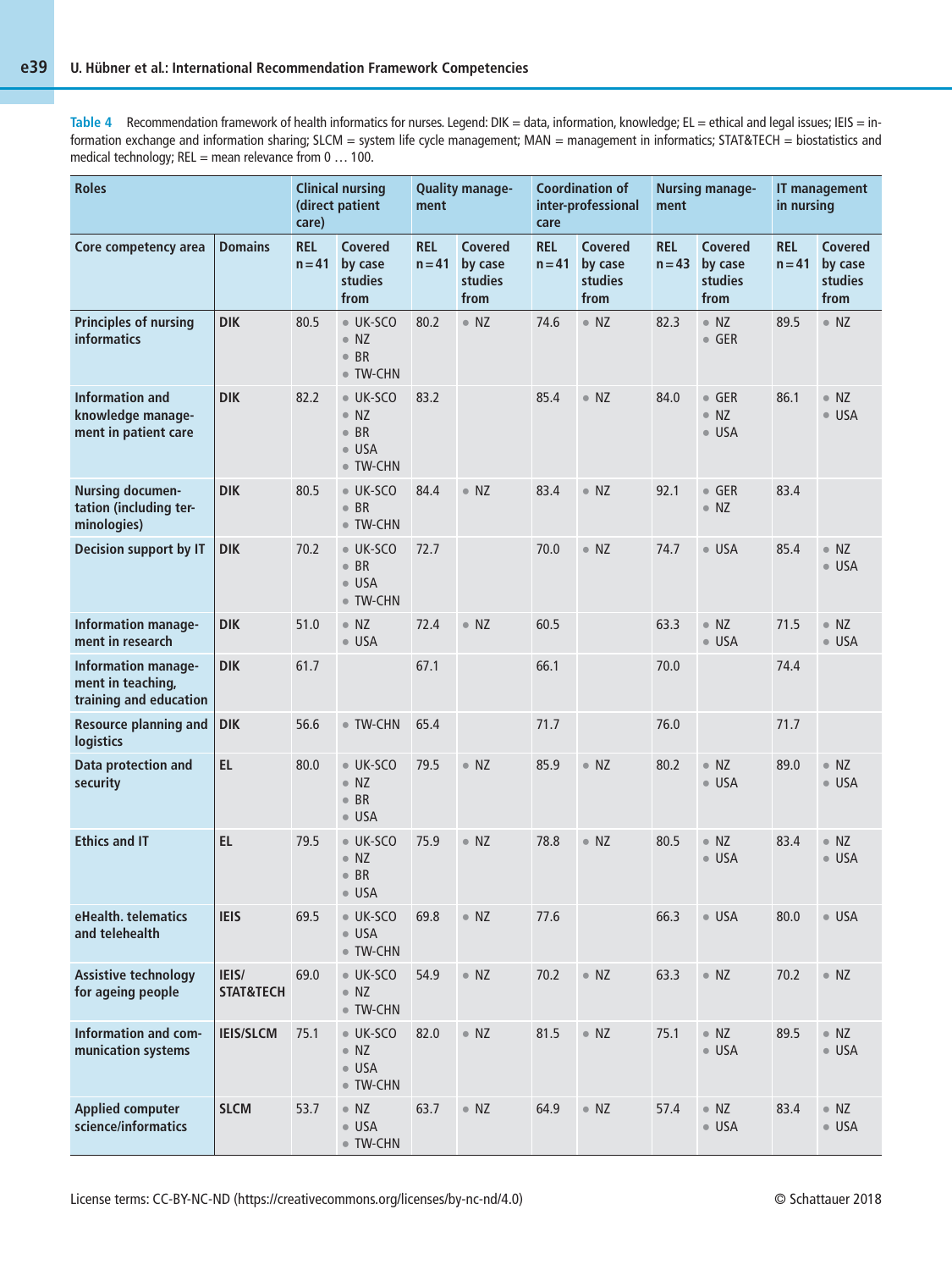| <b>Roles</b>                                         |                | <b>Clinical nursing</b><br>(direct patient<br>care) |                                              | <b>Quality manage-</b><br>ment |                                       | <b>Coordination of</b><br>inter-professional<br>care |                                       | <b>Nursing manage-</b><br>ment |                                       | IT management<br>in nursing |                                       |
|------------------------------------------------------|----------------|-----------------------------------------------------|----------------------------------------------|--------------------------------|---------------------------------------|------------------------------------------------------|---------------------------------------|--------------------------------|---------------------------------------|-----------------------------|---------------------------------------|
| Core competency area                                 | <b>Domains</b> | <b>REL</b><br>$n = 41$                              | Covered<br>by case<br><b>studies</b><br>from | <b>REL</b><br>$n = 41$         | Covered<br>by case<br>studies<br>from | <b>REL</b><br>$n = 41$                               | Covered<br>by case<br>studies<br>from | <b>REL</b><br>$n = 43$         | Covered<br>by case<br>studies<br>from | <b>REL</b><br>$n = 41$      | Covered<br>by case<br>studies<br>from |
| <b>Process management</b>                            | <b>SLCM</b>    | 67.8                                                | • TW-CHN                                     | 86.8                           |                                       | 83.2                                                 |                                       | 81.2                           | $\bullet$ GER                         | 86.1                        |                                       |
| <b>Project management</b>                            | <b>SLCM</b>    | 55.6                                                |                                              | 78.5                           |                                       | 72.4                                                 |                                       | 76.3                           |                                       | 86.8                        |                                       |
| IT risk management                                   | <b>SLCM</b>    | 61.2                                                | $\bullet$ NZ                                 | 73.9                           | $\bullet$ NZ                          | 67.8                                                 | $\bullet$ NZ                          | 73.3                           | $\bullet$ NZ                          | 86.8                        | $\bullet$ NZ                          |
| <b>Principles of manage-</b><br>ment                 | <b>MAN</b>     | 59.8                                                |                                              | 78.5                           |                                       | 74.6                                                 |                                       | 87.9                           | $\bullet$ GER                         | 79.3                        |                                       |
| <b>Strategic management</b><br>and leadership        | <b>MAN</b>     | 57.1                                                | $\bullet$ USA                                | 77.1                           |                                       | 72.7                                                 |                                       | 86.7                           | $\bullet$ GER<br>$\bullet$ USA        | 79.5                        | $\bullet$ USA                         |
| <b>Quality management</b>                            | <b>MAN</b>     | 72.0                                                | $\bullet$ NZ<br>$\bullet$ USA<br>• TW-CHN    | 96.1                           | $\bullet$ NZ                          | 77.1                                                 | $\bullet$ NZ                          | 85.1                           | $\bullet$ GER<br>$\bullet$ NZ         | 80.7                        | $\bullet$ NZ                          |
| Change management<br>and stakeholder man-<br>agement | <b>MAN</b>     | 58.0                                                | $\bullet$ NZ<br>• TW-CHN                     | 77.6                           | $\bullet$ NZ                          | 73.7                                                 | $\bullet$ NZ                          | 84.2                           | $\bullet$ GER<br>$\bullet$ NZ         | 80.5                        | $\bullet$ NZ                          |
| <b>Financial management</b>                          | <b>MAN</b>     | 47.6                                                |                                              | 65.4                           |                                       | 62.0                                                 |                                       | 73.7                           |                                       | 69.8                        |                                       |
| Human resource man-<br>agement                       | <b>MAN</b>     | 57.1                                                |                                              | 68.8                           |                                       | 68.0                                                 |                                       | 84.4                           | $\bullet$ GER                         | 69.8                        |                                       |
| <b>Biomedical imaging</b><br>and signal processing   | STAT&TECH      | 55.6                                                |                                              | 49.5                           |                                       | 55.4                                                 |                                       | 54.7                           |                                       | 62.4                        |                                       |
| <b>Biostatistics/statistics</b>                      | STAT&TECH 47.8 |                                                     |                                              | 76.6                           |                                       | 55.6                                                 |                                       | 59.5                           | $\bullet$ GER                         | 67.3                        |                                       |

#### **Table 4** continued

cians and when conducting research. Thus, a nursing teacher working with students in quality management should dispose of similar competencies as quality managers themselves. Likewise, nursing scientists conducting research in clinical nursing should be familiar with competencies of nurses working at the point of care. Furthermore, information management in research is a core competency area of its own that directly addresses the needs of researchers. The role-based approach as such was neither questioned in the survey nor at the workshop. Clinical nursing [14, 42, 43], quality management [44], care coordination [45], nursing management, i.e. leadership [46] and IT management in nursing as informatics nurse specialist [47] or as chief nursing information officer [48] are roles with a high informatics affinity that are well accepted by the current literature and are generic enough to cover inpatient and outpatient settings. There are certainly

more roles nurses can take on, which are not explicitly considered in this framework, for which the framework, however, could offer a rough orientation.

Although we regard communication as a highly desirable competence, particularly in the context of change management and inter-professional care, we argue that communication aligns better with social and horizontal competencies and is therefore out of the scope of the framework at this stage. Moreover, it also appears as a subcompetence in many core competency areas, particularly those that focus on innovation and change.

Our findings are corroborated by other studies. Competencies of nurse leaders [21] match – despite a different clustering – to a large extent with the core competency areas for nursing managers within our study. The same applies to other global compilations of competencies in nursing

informatics [49] and clinical informatics [50].

This study does not provide a picture of competencies that distinguish health informatics in nursing from health informatics for other healthcare professionals because this study did not compile information about these other healthcare professions. Due to the role based approach it could be hypothesized that roles better define the need for a certain competency pattern than professions, e.g. the role "coordination of inter-professional care". However, a profession is constituted by its body of knowledge and methods thus the details within the domain "data, information and knowledge" should vary to some extent for different professions despite a potential similarity at the formal level.

It is very likely that new competency areas will emerge as the framework is constantly instantiated with more exemplar case studies (inclusive of African countries)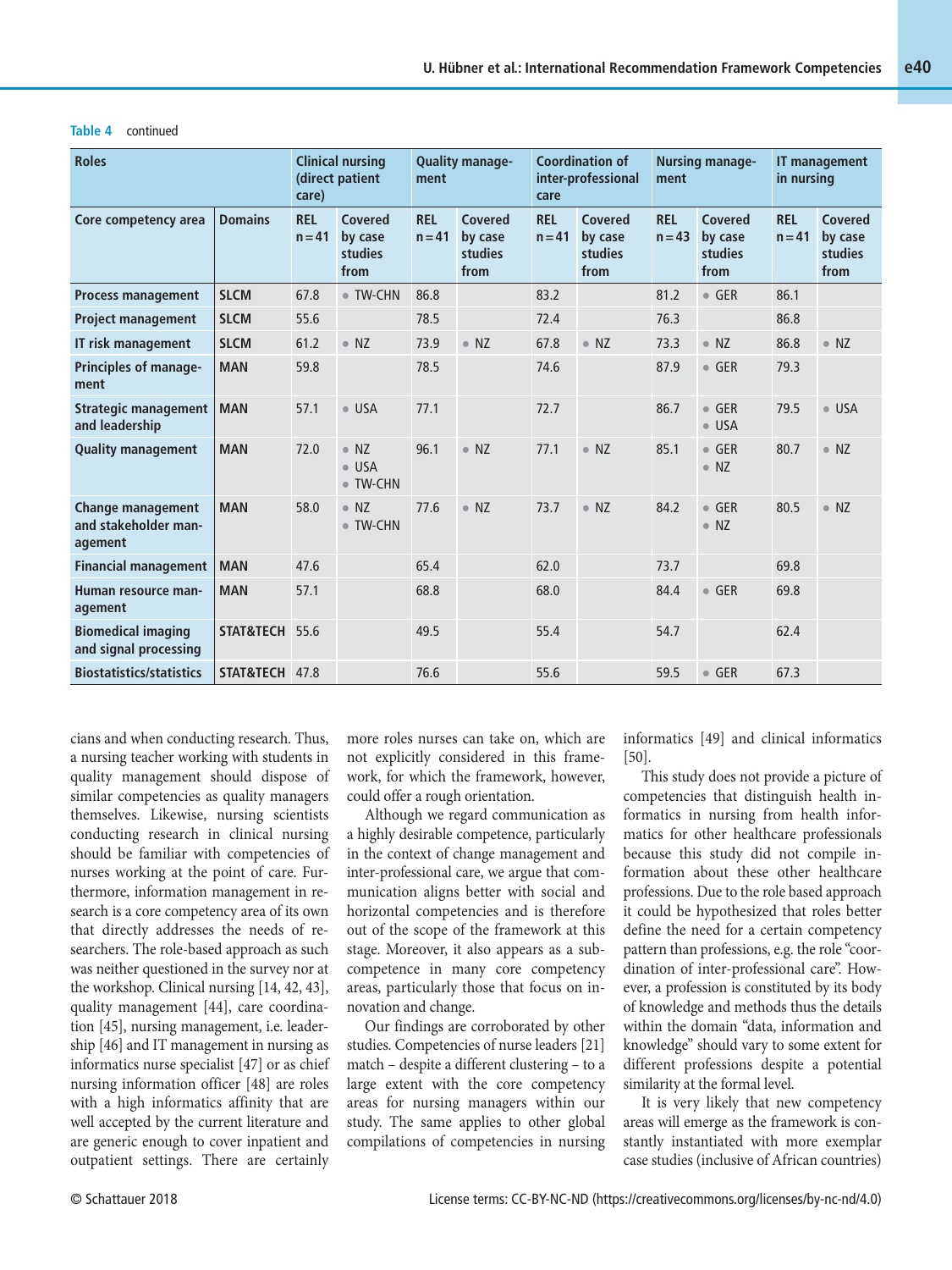and is used in real life. When the framework needs updating, formalized methodologies for the following tasks can assist with this process: a) identifying and updating core competency areas, b) measuring their relevance throughout the international community and c) adding international exemplar case studies that illustrate these core competency areas and provide insight into the competencies and local curricula.

### **4.3 Outlook**

The procedure of conducting a survey, obtaining feedback in a workshop and including exemplar case studies provided knowledge about the validity of core competency areas and about new competencies to be included. In particular, we propose adding *consumer health informatics* as a core competency area due to the high importance of patient-centered healthcare and the requirement that healthcare professionals share data, information and knowledge with patients and citizens [51]. This addition would bundle competencies that are already included in the framework such as referred to by "telehealth" and "assistive technologies for ageing people" and would highlight this area. As not all core competency areas are yet covered by case studies, there is a need to integrate additional ones in the future.

## **5. Conclusions**

This international recommendation framework for core competency areas in health informatics for nurses aims at providing a grid to embrace knowledge about competencies, professional roles, priorities and practical experience. The framework refers to the term *health informatics in nursing* to demonstrate its rooting in nursing informatics [45, 52] and its openness towards other healthcare professionals and their interaction with nurses. We contend that learning and teaching on the individual level are active processes of constructing the educational space. Therefore, our recommendations should work as a framework that guides and stimulates learners and teachers alike. It should leave enough room for individual creativity, aspiration

for innovation and personal fulfillment. Due to technology being a moving target, this recommendation framework should be revised and updated regularly. We propose a five-year period of validity.

### **Acknowledgment**

We wish to thank all international experts who contributed to the survey and the workshop. We also thank Beth Elias, PhD, Term Associate Professor at Virginia Commonwealth University, Richmond, VA, USA, for her assistance in preparing this manuscript.

A preliminary version of this paper was presented at the multi-conference HEC2016 in August 2016 in Munich/Germany.

## **References**

- 1. Kokol P, Blazun H, Vosner J, Saranto K. Nursing informatics competencies: bibliometric analysis. Stud Health Technol Inf 2014; 201: 342–348.
- 2. Brenner SK, Kaushal R, Grinspan Z, Joyce C, Kim I, Allard RJ, et al. Effects of health information technology on patient outcomes: a systematic review. J Am Med Inform Assoc 2016; 23(5): 1016–1036.
- 3. Staggers N, Gassert CA, Curran C. Informatics competencies for nurses at four levels of practice. J Nurs Educ 2001; 40(7): 303–316.
- 4. Hoffmann S, Ash J. A survey of academic and industry professionals regarding the preferred skillset of graduates of medical informatics programs. Stud Health Technol Inform 2001; 84(Pt 2): 1028–1032.
- 5. Hersh W. Who are the informaticians? What we know and should know. J Am Med Inform Assoc 2006; 13(2): 166–170.
- 6. Gadd CS, Williamson JJ, Steen EB, Fridsma DB. Creating advanced health informatics certification. J Am Med Inform Assoc 2016; 23: 848–850.
- 7. Reiss-Brennan B, Brunisholz KD, Dredge C, Briot P, Grazier K, Wilcox A, et al. Association of Integrated Team-Based Care With Health Care Quality, Utilization, and Cost. JAMA 2016; 316(8): 826–834.
- 8. Hastings SE, Suter E, Bloom J, Sharma K. Introduction of a team-based care model in a general medical unit. BMC Health Serv Res 2016; 16: 245.
- 9. Commission on Accreditation for Health Informatics and Information Management Education – CAHIIM. Curricular Requirements. 2014 Health Informatics Master's Degree Curriculum Requirements [cited 2018 Mar 13]. Available from: http://www.cahiim.org/hi/curriculumrequire ments.html.
- 10. Mantas J, Ammenwerth E, Demiris G, Hasman A, Haux R, Hersh W, et al. Recommendations of the International Medical Informatics Association

(IMIA) on Education in Biomedical and Health Informatics. Methods Inf Med 2010; 49: 105–120.

- 11. Global Health Workforce Council (GHWC). Global Academic Curricula Competencies for Health Information Professionals. Chicago, IL: The AHIMA Foundation 2015 [cited 2018 Mar 13]. Available from: http://www.ahima.org/about/glo bal?tabid=council.
- 12. Liyanagunawardena TR, Williams SA. Massive open online courses on health and medicine: review. J Med Internet Res 2014; 16(8): e191.
- 13. Westra BL, Latimer GE, Matney SA, Park JI, Sensmeier J, Simpson RL, et al. A national action plan for sharable and comparable nursing data to support practice and translational research for transforming health care. J Am Med Inform Assoc 2015; 22(3): 600–607.
- 14. Weaver CA, Warren JJ, Delaney C. Bedside, classroom and bench: collaborative strategies to generate evidence-based knowledge for nursing practice. Int J Med Inform 2005; 74(11–12): 989–999.
- 15. Värri A, Blake R, Roberts J, Fenton SH, Cleary M, Zacks SF, et al. Transatlantic collection of health informatics competencies. FinJeHeW 2016; 8(2–3): 127–136.
- 16. HITCOMP Health IT Competencies [cited 2018 Mar 13]. Available from: http://hitcomp.org/.
- 17. Fischer MR, Bauer D, Mohn K. NKLM-Projektgruppe. Finally finished! National Competence Based Catalogues of Learning Objectives for Undergraduate Medical Education (NKLM) and Dental Education (NKLZ) ready for trial. GMS Z Med Ausbild 2015; 32(3): Doc35.
- 18. Röhrig R, Stausberg J, Dugas M. GMDS project group "Medical Informatics Education in Medicine". Development of national competency-based learning objectives "Medical Informatics" for undergraduate medical education. Methods Inf Med 2013; 52(3): 184–188.
- 19. Malone K, Supri S. A critical time for medical education: the perils of competence-based reform of the curriculum. Adv Health Sci Educ Theory Pract 2012; 17(2): 241–246.
- 20. Weinert FE. Competencies and key competencies: Educational perspective. In: Smelser NJ, Baltes B, editors. International Encyclopedia of the Social and Behavioral Sciences. 4th ed. Amsterdam: Elsevier; 2001. p. 2433–2436.
- 21. Boyatzis RE. Competencies in the 21<sup>st</sup> century. J Manag Dev 2008; 27(1): 5–12.
- 22. Phillips A, Yen PY, Kennedy M, Collins S. Opportunity and Approach for Implementation of a Self-Assessment Tool: Nursing Informatics Competencies for Nurse Leaders (NICA-NL). Stud Health Technol Inform 2017; 232: 207–211.
- 23. Yoon S, Shaffer JA, Bakken S. Refining a self-assessment of informatics competency scale using Mokken scaling analysis. J Interprof Care 2015; 29(6): 579–586.
- 24. Prahalad CK, Hamel G. The core competence of the corporation. Harvard Business Review 1990; May-June. 79–90.
- 25. Kulikowski CA, Shortliffe EH, Currie LM, Elkin PL, Hunter LE, Johnson TR, et al. AMIA Board white paper: definition of biomedical informatics and specification of core competencies for graduate education in the discipline. J Am Med Inform Assoc 2012; 19(6): 931–938.